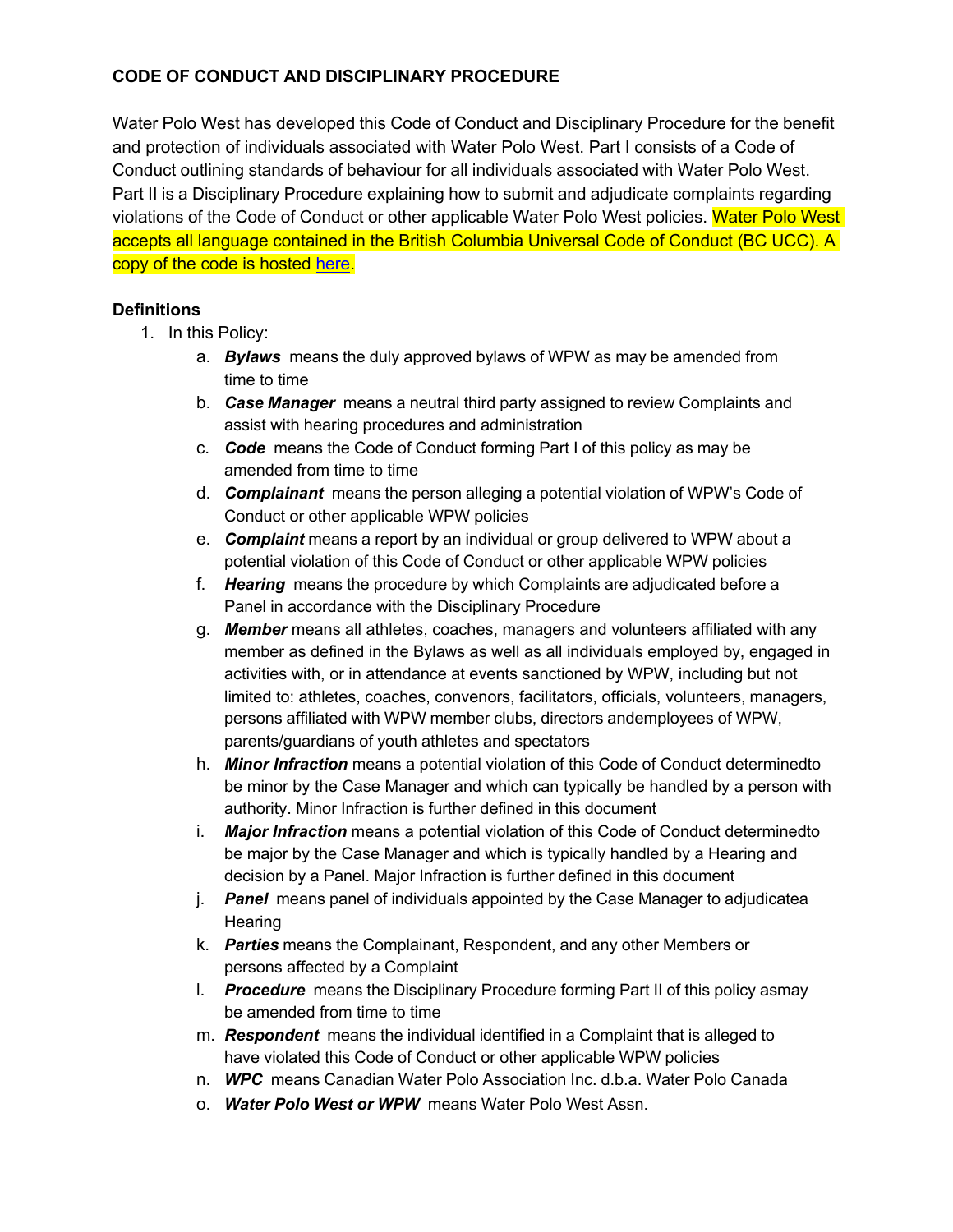### **Purpose**

- 2. To ensure a safe and positive environment at all WPW programs, activities, and events by providing minimum standards of appropriate behaviour consistent with WPW's values including, but not limited to: sportsmanship, equality, inclusion, fairness, participation, teamwork and fun.
- 3. WPW prohibits unlawful discrimination and is committed to ensuring everyone is treated with dignity and respect.
- 4. Where appropriate, this Code and Procedure provide for the submission, investigation and adjudication of complaints, and the imposition of disciplinary measures in proceedings consistent with the principles of natural justice.

## **Application of the Code of Conduct**

- 5. The Code applies to Members' conduct during WPW business, programs, activities, and events including, but not limited to: competitions, tournaments, matches, games, practices, tryouts, training camps, meetings and travel, associated with WPW.
- 6. The Code also applies to Members' conduct outside of WPW business, activities, and events when such conduct adversely affects relationships within WPW (and its work or sporting environment) or when it is detrimental, or perceived to be detrimental, to the image and reputation of WPW. Such applicability will be determined by WPW at its sole discretion.
- 7. Members who violate this Code during a competition or event may be removed from the competition or pool area under the terms of any disciplinary procedure in place for that particular event or competition. The official must delay the game until the Member complies with the ejection. Members may be subject to additional discipline under the terms of this Code and Procedure.
- 8. Where applicable, this Code governs the conduct of employees of WPW. However, an employee of WPW found to have engaged in acts of violence or harassment against any other employee, worker, contractor, Member, customer, supplier, client, or other third party during business hours or at any WPW event, or to have otherwise violated the Code will be subject to appropriate disciplinary action subject to the terms of WPW's Human Resources Policy in accordance with the employee's employment agreement (where applicable), and not the disciplinary procedures outlined in this document.

## **Responsibilities**

- 9. All Members are responsible for maintaining and enhancing the dignity and self-esteem of other Members and individuals by:
	- a. Demonstrating respect to all people and classes of people regardless of physical characteristics, athletic ability, age, colour, race, citizenship, ancestry, place of origin, religion, mental or physical disability, family status, marital status, socioeconomic status, gender identity or expression, sex or sexual orientation.
	- b. Focusing comments or criticism appropriately and avoiding public criticism of athletes, coaches, officials, organizers, volunteers, employees, or other Members
	- c. Consistently demonstrating a spirit of sportsmanship, leadership, integrity, and ethical conduct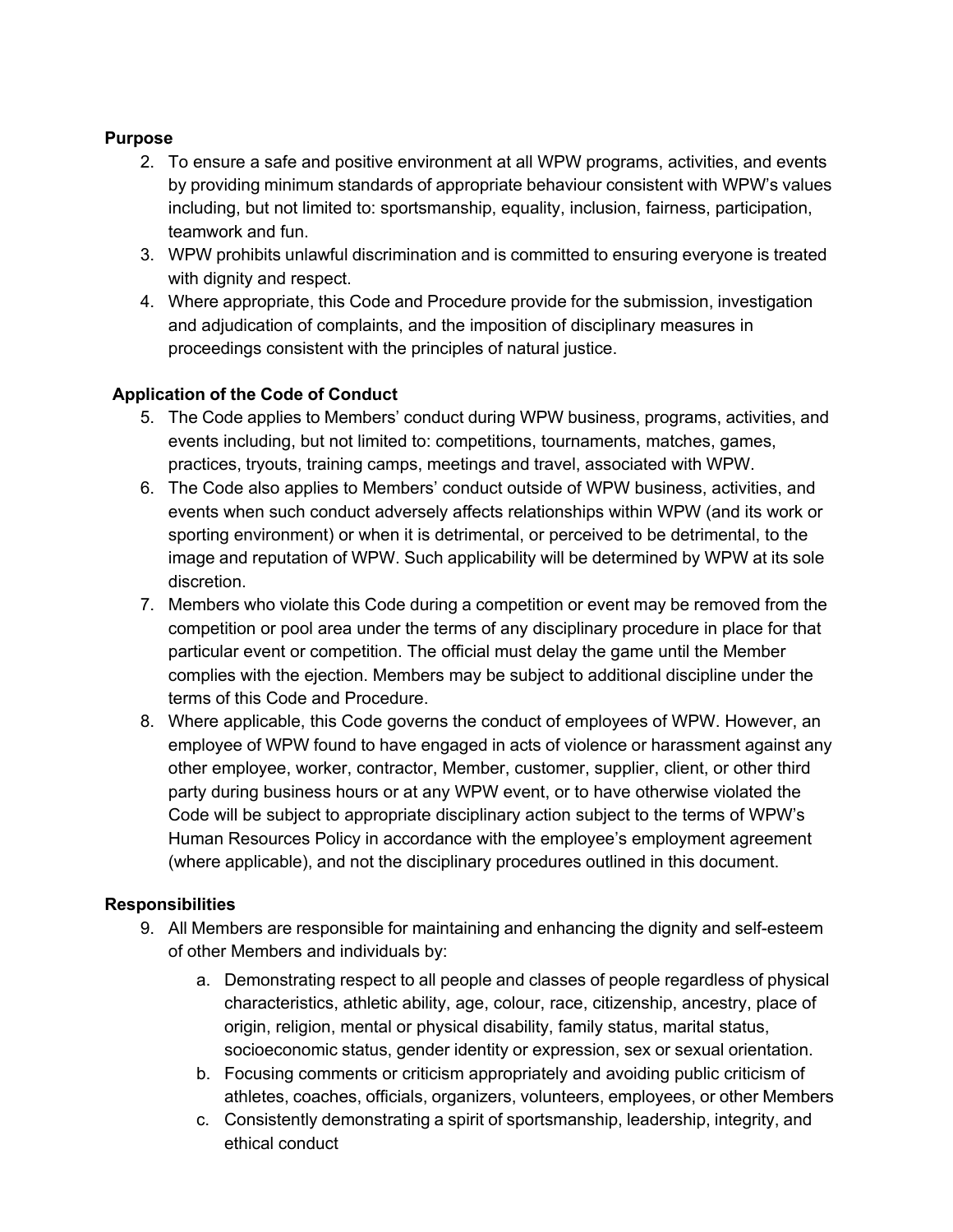- d. Not engaging in discrimination within the meaning of the *Human Rights Code*, R.S.B.C. 1996, c. 210, as may be amended from time to time
- e. Acting, when appropriate, to correct or prevent practices that are unjustly discriminatory
- f. Consistently treating individuals fairly and reasonably
- g. Ensuring adherence to the rules of water polo and the spirit of those rules
- 10. All Members are responsible for refraining from behaviour that can be considered harassment, violence, and sexual harassment.
- 11. *Harassment* means any comment or conduct directed towards an individual or group both face-to-face and electronically - which is offensive, abusive, racist, sexist, degrading, or malicious. Types of behaviour that constitute harassment include, but are not limited to:
	- a. Written or verbal abuse or threats
	- b. The display or circulation of material which is offensive or which one ought to know is offensive in the circumstances
	- c. Offensive remarks, jokes, comments, innuendo, or taunts
	- d. Leering or other suggestive or obscene gestures
	- e. Psychological abuse including abuses of power and trust
	- f. Condescending or patronizing behaviour which is intended to undermine self-esteem, diminish performance or adversely affect social conditions
	- g. Practical jokes which cause awkwardness or embarrassment, endanger a person's safety, or negatively affect performance
	- h. Any form of bullying
	- i. Any form of hazing where hazing is defined as potentially humiliating, degrading, abusive, or dangerous activity expected of a junior-ranking athlete by a more senior teammate, which does not contribute to either athlete's positive development, but is required to be accepted as part of a team, regardless of the junior-ranking athlete's willingness to participate. This includes, but is not limited to, any activity, no matter how traditional or seemingly benign, that sets apart or alienates any teammate based on seniority on the team
	- j. Unwanted physical contact including, but not limited to, touching, petting, pinching, or kissing
	- k. Behaviours such as those described above that are not directed towards a specific individual or group but have the same effect of creating a negative or hostile environment
	- l. Retaliation or threats of retaliation against an individual who reports violations of this Code or other applicable WPW policies to WPW
- 12. *Violence* means the exercise of physical force by one person against another that causes or could cause physical injury; an attempt to exercise physical force against an individual that could cause physical injury; or a statement or behaviour that is reasonable for a person to perceive as a threat to exercise physical force against them that could cause physical injury. Types of behaviour that constitute violence include, but are not limited to:
	- a. Verbal threats to attack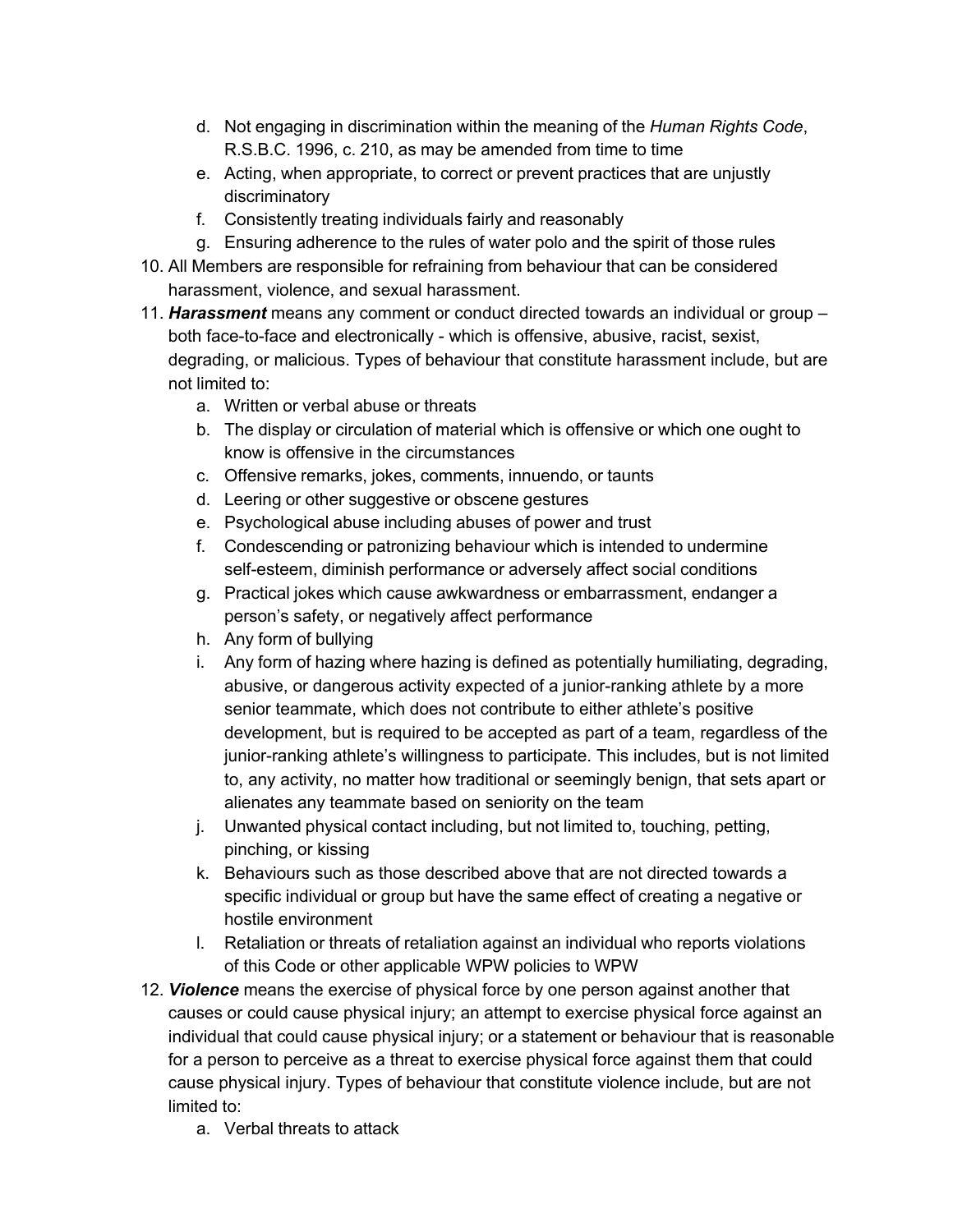- b. Sending threatening messages or emails
- c. Making threatening physical gestures
- d. Brandishing or wielding a weapon
- e. Hitting or other forms of intentional unwanted touching
- f. Throwing objects
- g. Any attempt to engage in the type of conduct outlined above
- 13. *Sexual Harassment* means unwelcome sexual comments and sexual advances, requests for sexual favours, or conduct of a sexual nature, either face-to-face or electronically. Types of behaviour that constitute sexual harassment include, but are not limited to:
	- a. Sexist jokes or comments of a sexual nature
	- b. Display or circulation of sexually offensive material
	- c. Sexually degrading words used to describe a person
	- d. Inquiries or comments about a person's sex life
	- e. Unwelcome sexual flirtations, advances, or propositions
	- f. Unwanted physical contact of a sexual nature

## **Doping and Drug Use**

- 14. Members must abstain from the non-medical use of drugs or the use of performance-enhancing drugs or methods. More specifically, WPW adopts and adheres to the Canadian Anti-Doping Program. Any infraction under this Program will be considered an infraction of this Code and may be subject to further disciplinary action, and possible sanction, pursuant to the Disciplinary Procedure. WPW will respect any penalty enacted pursuant to a breach of the Canadian Anti-Doping Program imposed by any other sport organization.
- 15. Members must refrain from associating with any person for the purpose of coaching, training, competition, instruction, administration, management, athletic development, or supervision who has incurred an anti-doping rule violation and is serving a sanction involving a period of ineligibility imposed pursuant to the Canadian Anti-Doping Program and/or the World Anti-Doping Code and recognized by the Canadian Centre for Ethics in Sport.

## **Inappropriate Behaviour**

- 16. Members must avoid behaviour considered to be inappropriate. Particularly, Members must:
	- a. Refrain from the use of power or authority in an attempt to inappropriately influence another person
	- b. Not be in possession of or use any illegal substance and/or performance enhancing drugs
	- As well, Members are responsible for:
		- c. Respecting the property of others and not wilfully causing damage
		- d. Adhering to all applicable laws and regulations
		- e. Promoting water polo in a constructive and positive manner
		- f. If under the legal age to consume alcohol or cannabis in the location of a WPW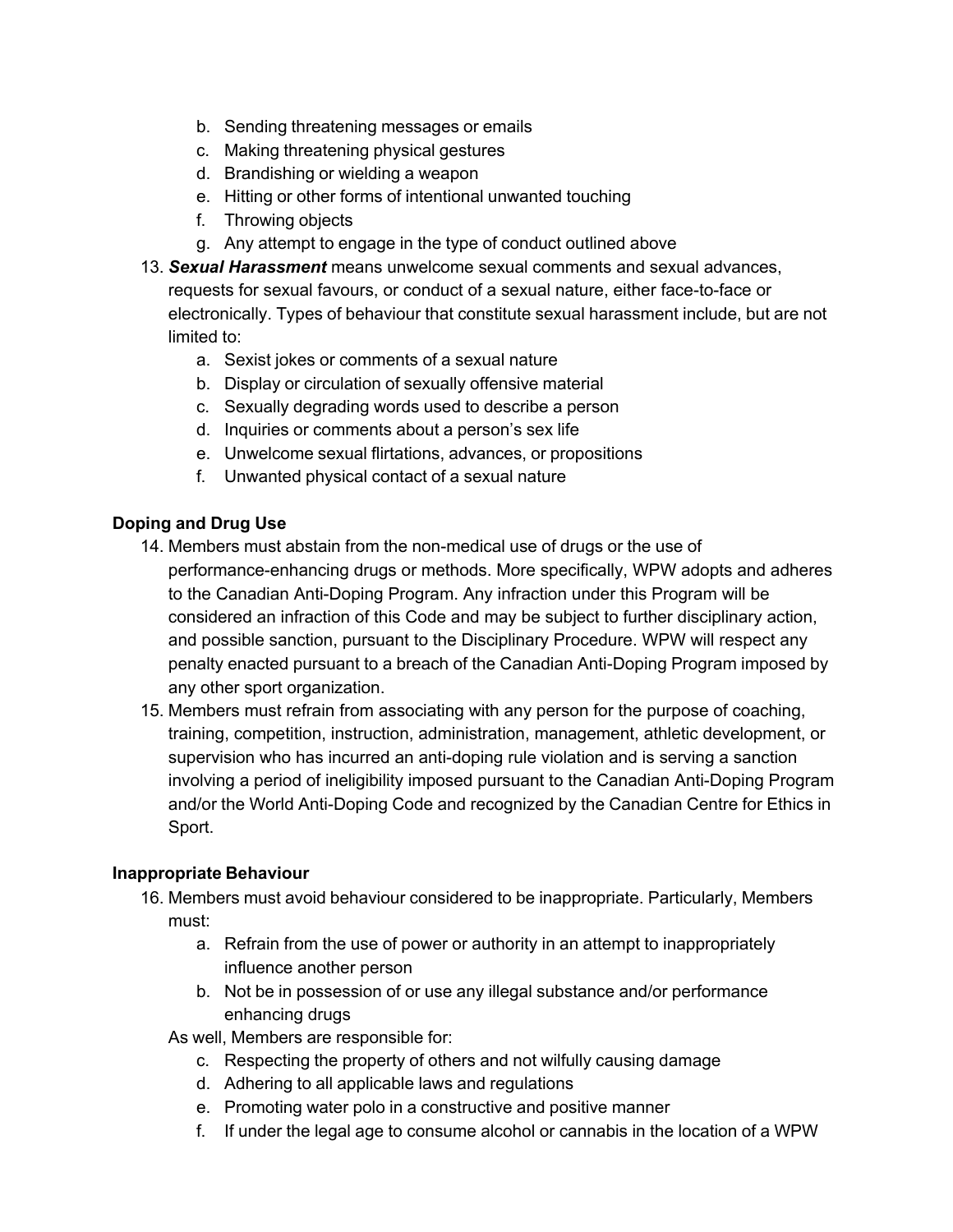sanctioned activity, not possessing or consuming alcohol or cannabis

- g. If over the legal age to consume alcohol or cannabis in the location of the WPW sanctioned activity, not supplying alcohol or cannabis to minors; avoiding the consumption of alcohol or cannabis in the presence of minors; and otherwise taking reasonable steps to responsibly consume alcohol or cannabis in a way that does not negatively affect the public image of WPW and the sport of water polo in British Columbia
- h. Complying, at all times, with the WPW's Bylaws, policies, procedures, rules, and regulations, as adopted and amended from time to time

### **Directors, Committee Members, Volunteers, and Staff**

- 17. In addition to ss. 9-16 above, WPW's directors, committee members, employees, volunteers, and staff have additional responsibilities to:
	- a. Function primarily as a WPW director, WPW committee member, volunteer, employee or staff member and not as a member of any other group or constituency
	- b. Act with honesty, integrity, and utmost good faith, and conduct themselves in a manner consistent with the nature of their responsibilities
	- c. Ensure that WPW's financial affairs are conducted in a responsible and transparent manner
	- d. Conduct themselves openly, professionally, lawfully and in the best interests of WPW
	- e. Exercise the degree of care, diligence, and skill required in the performance of their duties pursuant to the laws under which WPW is incorporated
	- f. Exercise discretion and respect the confidentiality of sensitive issues
	- g. Be independent and impartial and not influenced by self-interest, outside pressure, expectation of reward, or fear of criticism
	- h. Exhibit decorum appropriate to both the circumstances and position
	- i. Be fair, equitable, considerate, and honest in all dealings with others
	- j. Ensure that all Members are given a sufficient opportunity to express opinions, and that all opinions are given due consideration and weight
	- k. Respect the decisions of the majority and resign if unable to do so Attend meetings and be diligent in preparation for, and participation in, meetings
	- l. Know and understand WPW's Bylaws and policies
	- m. Not engage in a sexual or intimate relationship with any athlete under 18 years of age, or a sexual or intimate relationship with any athlete over 18 years of age if in a position of power, trust, or authority over the athlete
	- n. Comply with WPW's Bylaws and all applicable policies

#### **Coaches**

18. In addition to ss. 9-16 above, coaches affiliated with WPW have additional responsibilities. The coach-athlete relationship is a privileged one and plays a critical role in the personal and athletic development of an athlete. Coaches must understand and respect the inherent power imbalance that exists in this relationship and must be extremely careful not to abuse it, whether intentionally or unintentionally. Thus coaches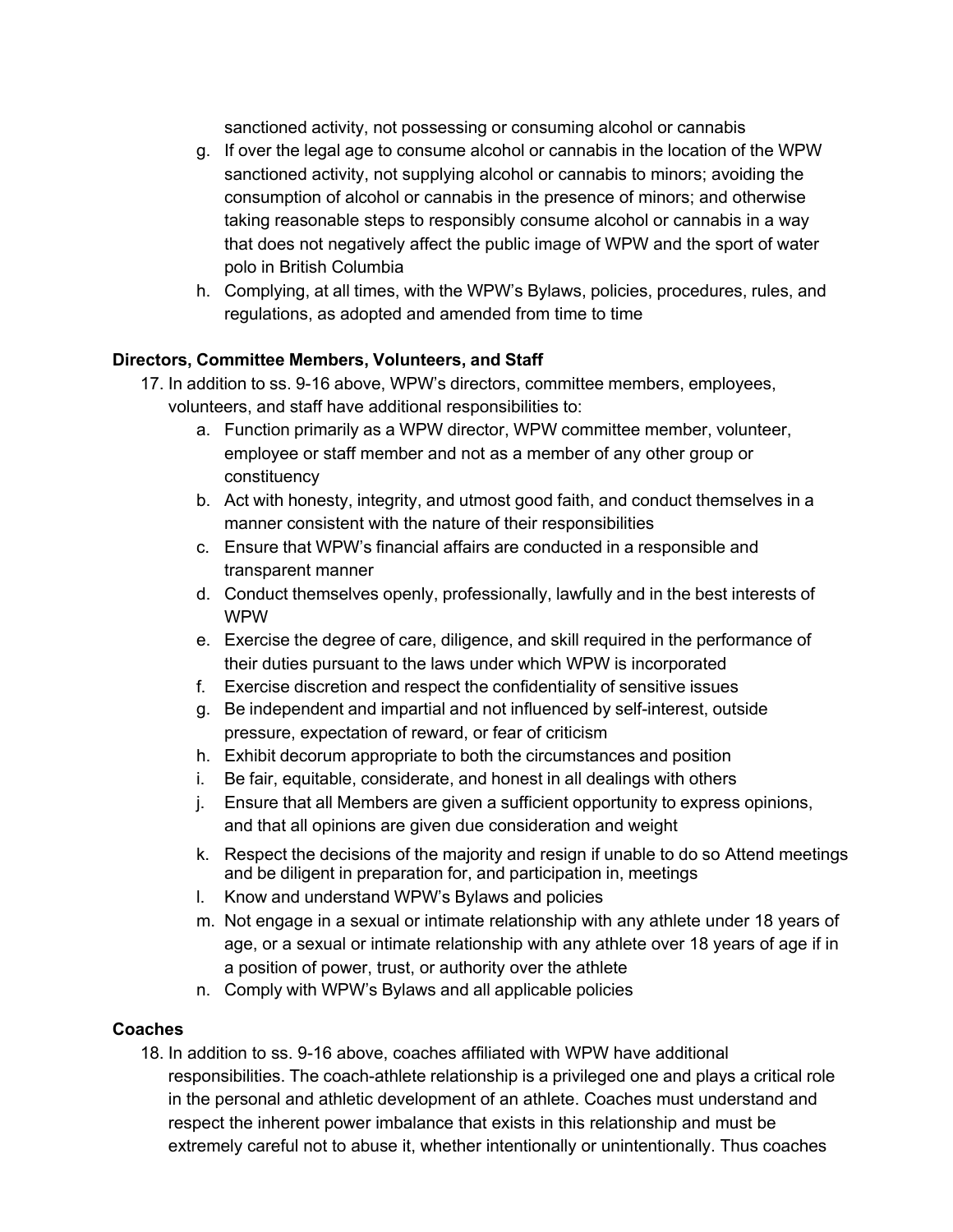have additional responsibilities to:

- a. Ensure a safe environment by selecting activities and establishing controls that are suitable for the age, experience, ability, and fitness level of the athletes involved
- b. Prepare athletes systematically and progressively, using appropriate time frames and monitoring physical and psychological adjustments while refraining from using training methods or techniques that may harm athletes
- c. Avoid compromising the present and future health of athletes by communicating and cooperating with sport medicine professionals in the diagnosis, treatment, and management of athletes' medical and psychological treatments
- d. Support the coaching staff of a training camp, provincial team, or national team, should an athlete qualify for participation with one of these programs
- e. Provide athletes (and the parents/guardians of youth athletes) with the information necessary to be involved in the decisions that affect the athlete
- f. Act in the best interest of athletes' holistic development as people
- g. Respect other coaches and persons attending WPW sanctioned events
- h. Meet the highest standards of credentials, integrity and suitability, including but not limited to such considerations established by WPW
- i. Self-report any ongoing criminal investigation, conviction, or existing bail conditions, including those for violence, crimes involving minor, or illegal substances
- j. Under no circumstances provide, promote, or condone the use of drugs (other than properly prescribed medications) or performance-enhancing substances and, in the case of minors, alcohol, cannabis and/or tobacco
- k. Respect athletes participating with other clubs and, in dealings with them, not encroach upon topics or actions which are deemed to be within the realm of 'coaching', unless after first receiving approval from the coaches who are responsible for the athletes
- l. Not engage in a sexual relationship with any athlete under 18 years of age, or an intimate or sexual relationship with any athlete over 18 years of age if the coach is in a position of power, trust, or authority over the athlete
- m. Recognize the power inherent in the position of coach and respect and promote the rights of all participants in sport. This is accomplished by establishing and following procedures for confidentiality, informed participation, and fair and reasonable treatment. Coaches have a special responsibility to respect and promote the rights of participants who are in a vulnerable or dependent position and less able to protect their own rights
- n. Dress professionally, neatly, and inoffensively
- o. Use inoffensive language, taking into account the audience being addressed
- p. Comply with WPW's Bylaws and all applicable policies

## **Athletes**

19. In addition to ss. 9-16 above, WPW's athletes have additional responsibilities to:

a. Report medical issues in a timely fashion, when such problems may limit their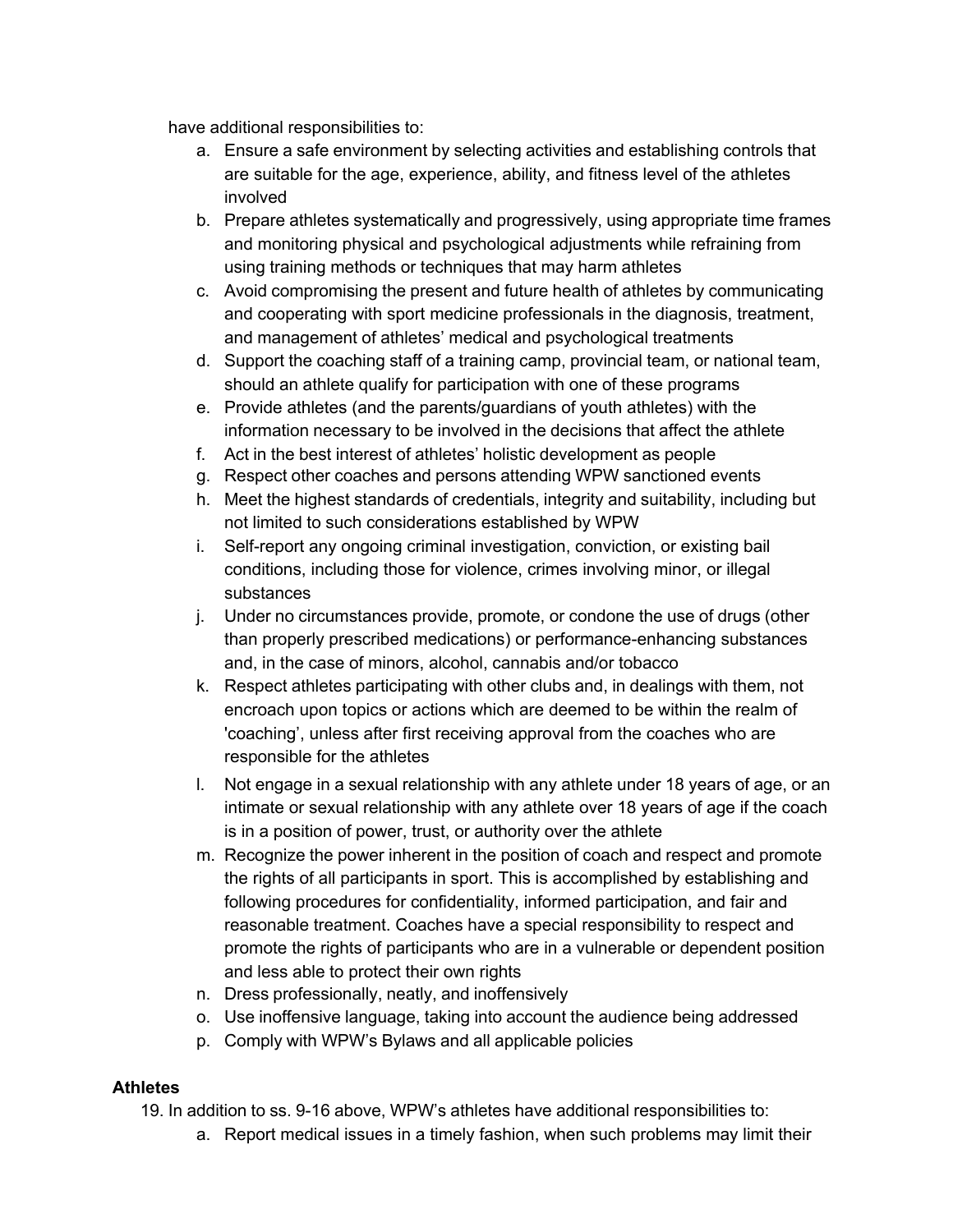ability to travel, practice, or compete; or in the case of carded athletes, interfere with their ability to fulfill requirements under the Athlete Assistance Program

- b. Participate and appear on-time, well-nourished, and prepared to participate to their best abilities in all competitions, practices, training sessions, tryouts, tournaments, and events
- c. Honestly represent themselves and not attempt to participate in a competition for which they are not eligible by reason of age, classification, or other reason
- d. Adhere to WPW's rules and requirements regarding clothing and equipment
- e. Respect other athletes and individuals present at WPW sanctioned events
- f. Act in a sportsmanlike manner and refrain from displaying violence, foul language, or inappropriate gestures to other athletes, officials, coaches, or spectators
- g. Dress in a manner representative of WPW; focusing on neatness, cleanliness, and discretion
- h. Comply with WPW's Bylaws and all applicable policies and, when applicable, additional rules as outlined by coaches, league officials, or clubs

#### **Officials**

20. In addition to ss. 9-16 above, WPW's officials have additional responsibilities to:

- a. Maintain and update their knowledge of the rules and rules changes
- b. Work within the boundaries of their position while supporting the work of other officials
- c. Act as an ambassador of WPW and its values
- d. Agree to enforce and abide by national and provincial rules and regulations
- e. Take ownership of actions and decisions made while officiating
- f. Respect the rights, dignity, and self-worth of all individuals
- g. Not publicly criticize other officials or any water polo club or association
- h. Assist with the development of less-experienced officials and minor officials
- i. Conduct themselves openly, impartially, professionally, and in good faith in the best interests of WPW, athletes, coaches, other officials, and spectators
- j. Be fair, equitable, considerate, independent, honest, and impartial in all dealings with others
- k. Respect the confidentiality required by issues of a sensitive nature, which may include ejections, defaults, forfeits, disciplinary procedures, appeals, and specific information or data about Members
- l. Honour all assignments unless unable to do so by virtue of illness or personal emergency, and in these cases inform the assignor or association at the earliest possible time
- m. When writing reports, faithfully set out the true facts and not attempt to advocate for or justify any decisions
- n. Dress in proper attire for officiating
- o. Comply with WPW's Bylaws and all applicable policies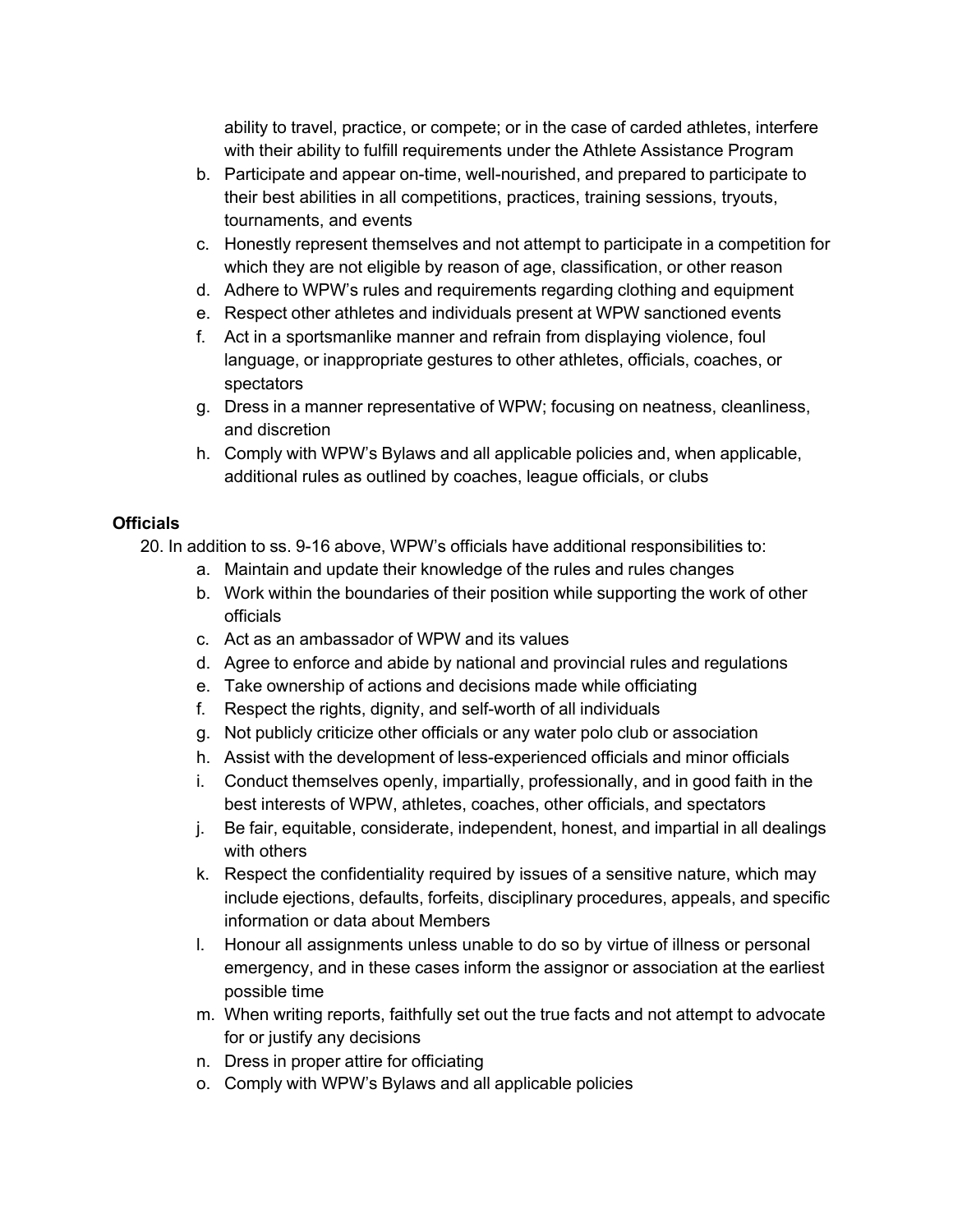## **Spectators and Parents/Guardians of Youth Athletes**

- 21. In addition to ss. 9-16 above, spectators and parents/guardians of youth athletes at WPW events have additional responsibilities to:
	- a. Respect the decisions and judgments of officials, and encourage athletes to do the same
	- b. Encourage athletes to play by the rules and to resolve conflicts in a sportsmanlike manner without resorting to hostility or violence
	- c. Condemn the use of violence in any form
	- d. Never single-out or ridicule a participant
	- e. Provide positive comments that motivate and encourage participants
	- f. Understand that officials do not communicate with spectators and only speak to coaches and participants, so spectators and parents/guardians of youth athletes are encouraged to discuss their concerns with coaches after the match
	- g. Recognize that officials, organizers and staff act in good faith, to the best of their abilities and in the best interests of WPW, its members, the athletes, and the sport of water polo as a whole
	- h. Support all efforts to remove verbal and physical abuse, coercion, intimidation and sarcasm
	- i. Respect and show appreciation for the efforts of all competitors, coaches, officials and other volunteers
	- j. Refrain from violence, foul language, or inappropriate gestures

# **Disciplinary Procedure - Application**

- 22. The Disciplinary Procedure applies to Complaints regarding Members' conduct during WPW business, activities, and events including, but not limited to, competitions, tournaments, games, matches, practices, tryouts, training camps, and travel associated with WPW.
- 23. The Disciplinary Procedure does not prevent discipline from being applied, during a competition or event, according to specific procedures in place for that particular event.
- 24. Members may also be subject to the disciplinary rules and processes of other associations, clubs, or organizations. Where appropriate, WPW will respect decisions made by those bodies.

# **Reporting a Complaint**

- 25. Any person, including but not limited to Members, parents, athletes, club or organization representatives, coaches, or representatives of WPW, is encouraged to report violations of the Code or other relevant policy of WPW. These reports will be considered Complaints.
- 26. Complaints must be in writing, and must be reported to WPW within fourteen (14) days of the alleged violation.
- 27. A Complainant wishing to file a Complaint outside of the fourteen (14) day period must provide a written statement giving reasons for an exemption to this limitation. The decision to accept, or not accept, the Complaint outside of the fourteen (14) day period will be at the sole discretion of WPW. This decision may not be appealed.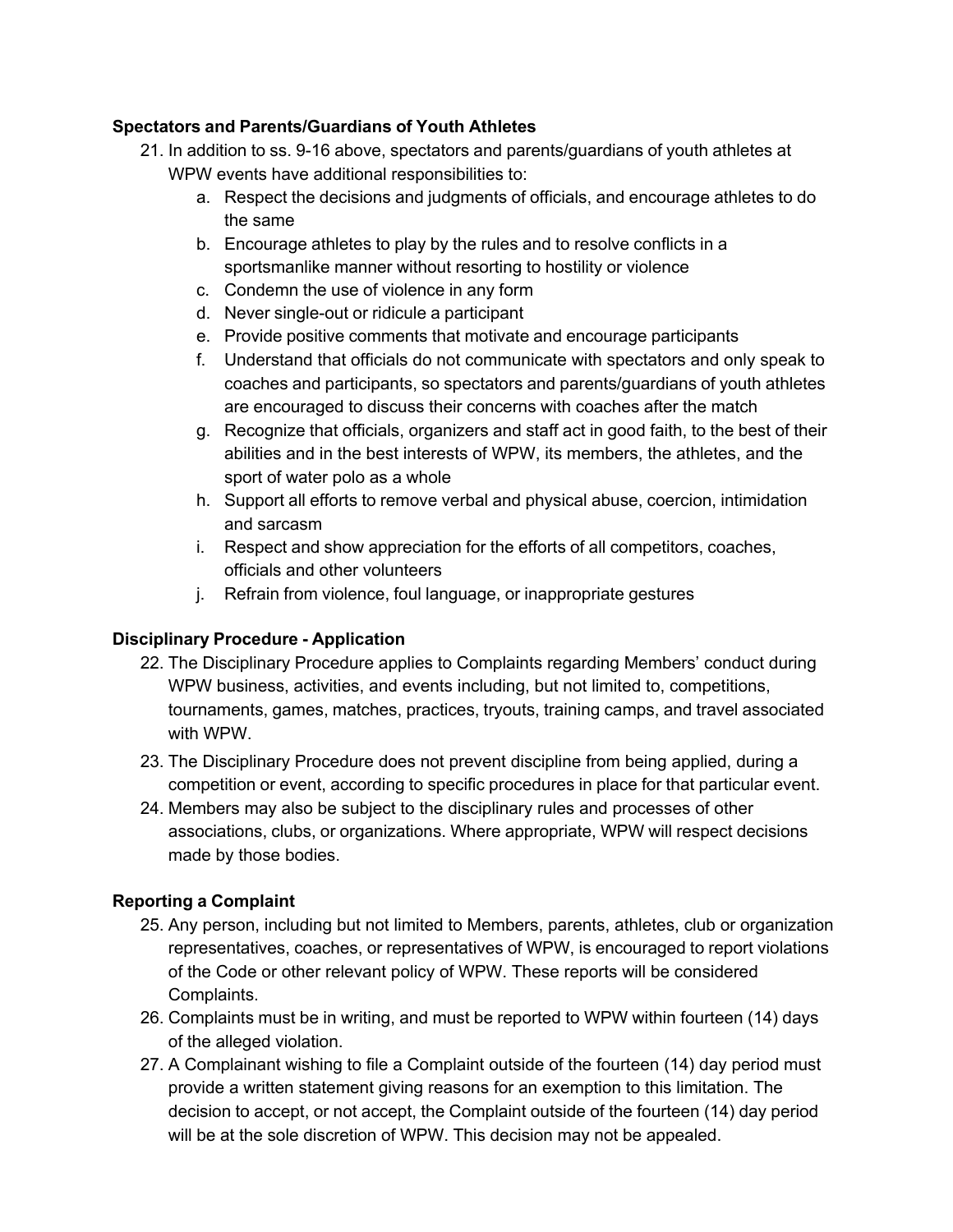28. Complainants must identify themselves in the written Complaint.

### **Anonymous Complainants**

- 29. Complaints wherein the Complainant wishes to remain anonymous during the discipline process may be accepted as an Anonymous Complaint at the sole discretion of WPW.
- 30. Where WPW exercises its discretion accept an Anonymous Complaint, WPW shall appoint an Anonymous Complainant's Advocate, to represent the Complainant's interests.
	- a. The Anonymous Complainant's Advocate will be a volunteer role and will be appointed by WPW after ensuring that the individual has no other personal or professional interest in the Complaint
	- b. The Anonymous Complainant's Advocate will be responsible to liaise with WPW, represent the Anonymous Complainant's interests in the Complaint, and receive information about the status and outcome of procedures and provide that information to the Anonymous Complainant

### **Mediation**

31. Before any Complaint proceeds to a Hearing, it will first be reviewed by WPW's Executive Director (or designate) with the objective of resolving the Complaint informally and/or with the assistance of a mediator. Disputes that are resolved by mediation may not be appealed or subsequently re-submitted as a Complaint under this Disciplinary Procedure.

#### **Complaint Procedure**

- 32. Should mediation fail to resolve the Complaint, WPW's Executive Director (or designate) will appoint a Case Manager to oversee management and administration of a Complaint submitted in accordance with this Procedure. The Case Manager is not required to be associated with WPW. The Case Manager has an overall responsibility to ensure procedural fairness is respected at all times, and to implement this Procedure in a timely manner. More specifically, the Case Manager has a responsibility to:
	- a. Determine whether the Complaint is frivolous or vexatious, and within the jurisdiction of WPW. If the Case Manager determines the Complaint is frivolous or vexatious or outside WPW's jurisdiction, the Complaint will be dismissed immediately. The Case Manager's decision to accept or dismiss a Complaint may not be appealed
	- b. Determine if the Complaint is a Minor or Major Infraction
	- c. Appoint the Panel, if necessary, in accordance with this Procedure
	- d. Coordinate all administrative aspects of the Complaint
	- e. Provide administrative assistance and logistical support to the Panel as required
	- f. Provide any other service or support that may be necessary to ensure the fair and timely resolution of the Complaint
- 33. The Case Manager will inform the Parties if the incident will be dealt with as a Minor or Major Infraction, and how adjudication of the Complaint will proceed.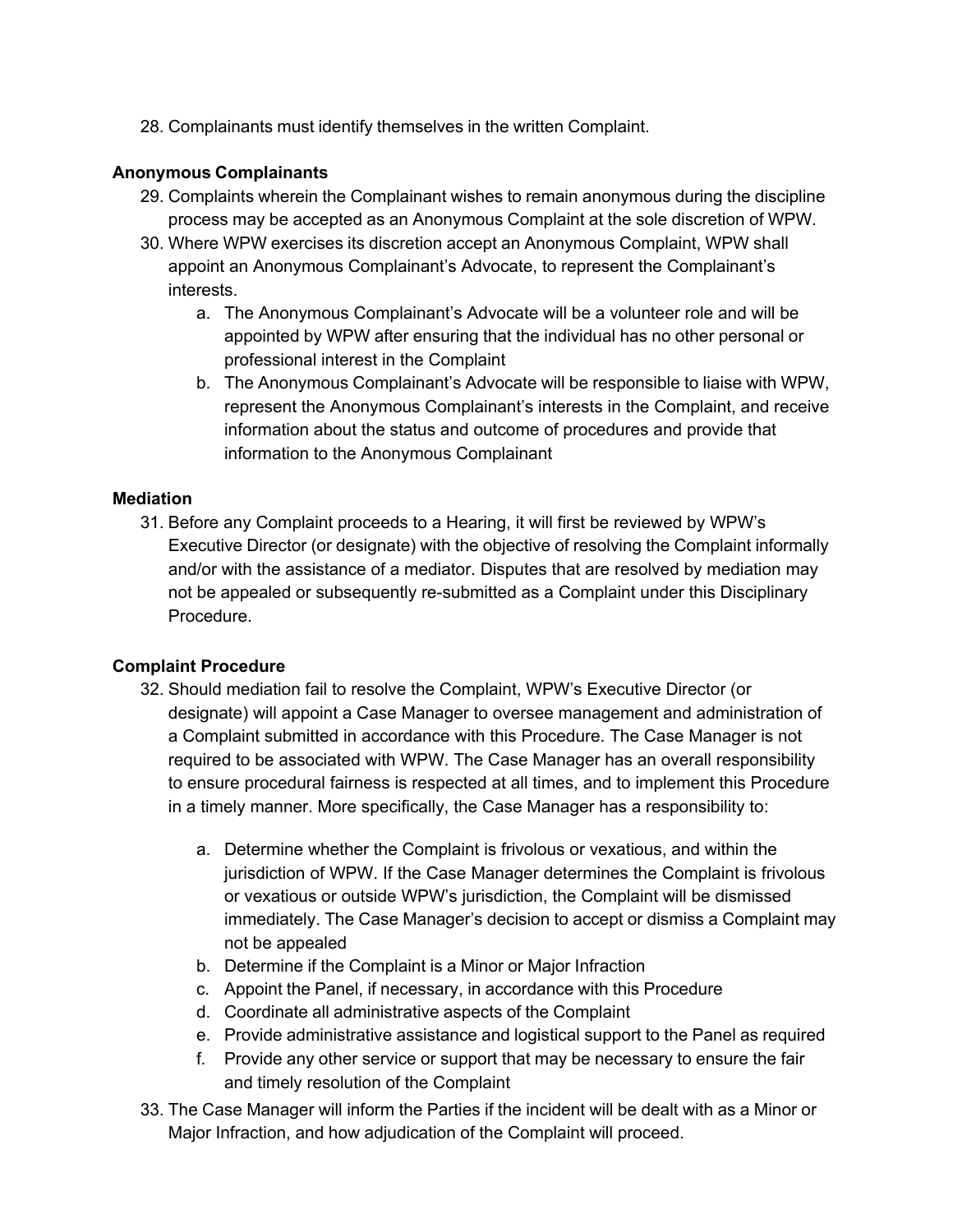### **Jurisdiction**

- 34. This Procedure does not prevent an appropriate person having authority (such as a coach or team manager) from taking immediate, informal or corrective action in response to behaviour that constitutes an infraction. Further sanctions may be applied in accordance with this Procedure.
- 35. This Procedure does not apply to the extent it is inconsistent with any dispute resolution procedure contained in a valid and applicable contract.
- 36. Any infractions or Complaints occurring during competition will be dealt with by the procedures specific to the competition, if applicable. In such situations, disciplinary sanctions will be for the duration of the competition, activity, or event only. Further sanctions may be applied but only after review of the matter in accordance with this Procedure.

## **Minor Infractions**

- 37. Minor Infractions are isolated incidents of falling short of the expected standards of conduct that generally do not result in harm to others, WPW, or to the sport of water polo. Examples of Minor Infractions can include, but are not limited to, a single incident of:
	- a. Disrespectful, offensive, abusive, racist, or sexist comments or behaviour
	- b. Disrespectful conduct such as outbursts of anger
	- c. Bullying
	- d. Conduct contrary to the values of WPW
	- e. Being late for, or absent from, WPW events and activities at which attendance is expected or required
	- f. Non-compliance with WPW's policies, procedures, rules, or regulations
	- g. Non-serious violations of WPW's Code of Conduct
- 38. All disciplinary situations involving Minor Infractions will be dealt with by the appropriate person who has authority over both the situation and the individual involved. If applicable, discipline specific to the particular event or competition shall be applied. The person in authority can be, but is not restricted to being, an official, staff, coach, event organizer, or WPW decision-maker.
- 39. Provided the Respondent is informed of the nature of the alleged infraction and has an opportunity to provide information concerning the incident, procedures for dealing with Minor Infractions will be informal (relative to the procedures for Major Infractions) and will be determined at the discretion of the person in authority responsible for discipline of such infractions.
- 40. Penalties for Minor Infractions, may include one or more of the following:
	- a. Verbal or written reprimand from WPW
	- b. Verbal or written apology from one Party to another
	- c. Mandated service or other voluntary contribution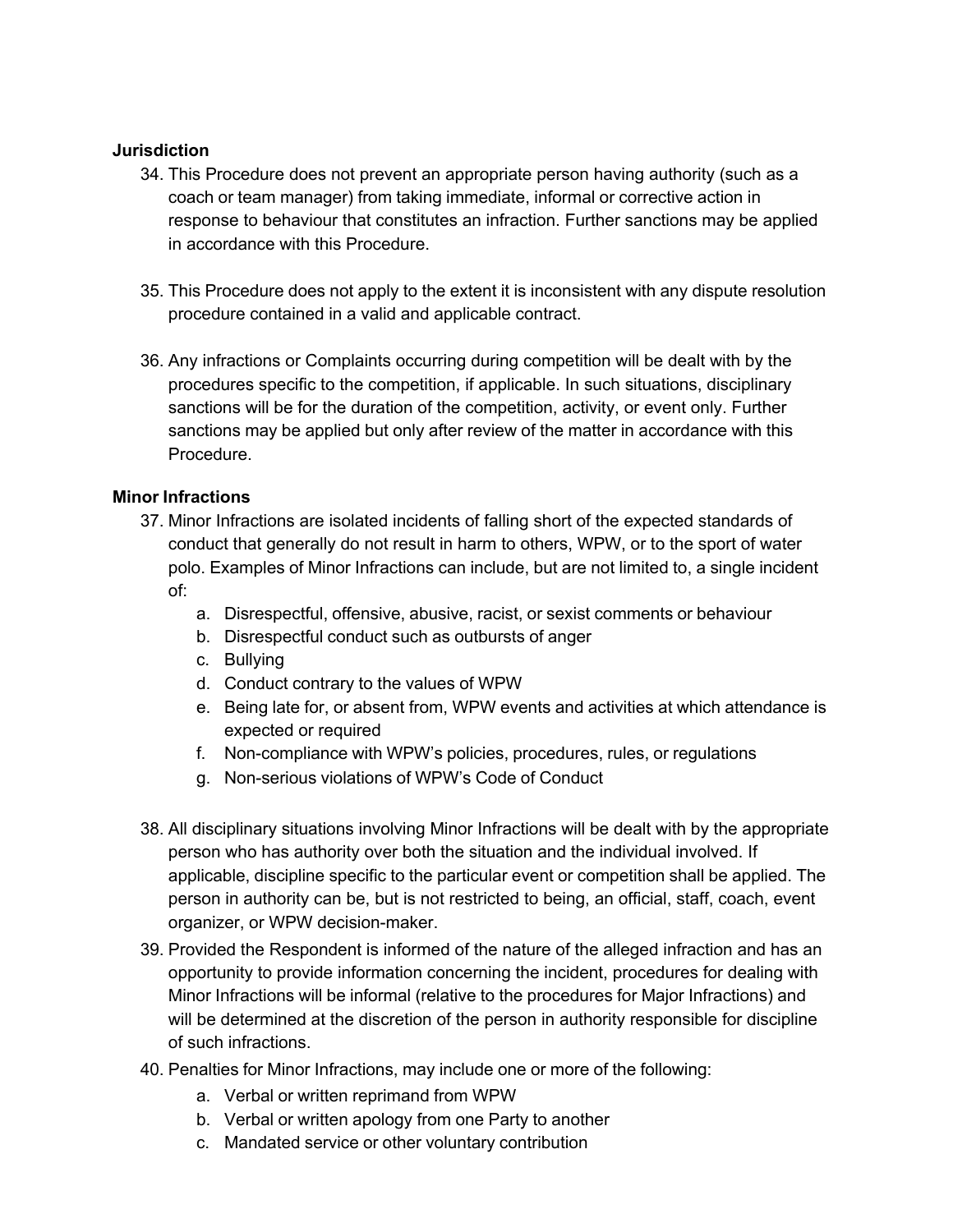- d. Removal of certain privileges of membership for a designated period of time
- e. Suspension from WPW sanctioned competition, activities, or events
- f. Fines
- g. Any other sanction considered proportionate to the offense
- h. If applicable, discipline specific to the event or competition at which the infraction took place
- 41. Minor Infractions that result in discipline will be recorded and records will be maintained by WPW. Repeated Minor Infractions may result in further incidents being dealt with as a Major Infraction.

#### **Major Infractions**

- 42. Major Infractions are instances of falling short of the expected standards of conduct that result, or have the potential to result, in harm to other persons, to WPW, or to the sport of water polo. Examples of Major Infractions include, but are not limited to:
	- a. Repeated minor infractions
	- b. Any incident of hazing or patterns of repeated bullying
	- c. Physical abuse or Violence
	- d. Behaviour that constitutes Harassment or Sexual Harassment
	- e. Pranks, jokes, or other activities that endanger the safety of others
	- f. Conduct that intentionally interferes with a competition or with any athlete's preparation for a competition
	- g. Conduct that intentionally damages WPW's public image, credibility, or reputation
	- h. Blatant disregard for WPW's Bylaws, policies, rules, and regulations
	- i. Intentionally damaging property or improperly handling WPW monies
	- j. Abuse of trust or positions of authority
	- k. Inappropriate consumption of alcohol or cannabis, any use or possession of alcohol or cannabis by minors, or use or possession of illicit drugs and narcotics
	- l. Any possession or use of banned performance enhancing drugs or methods
- 43. Major Infractions occurring within competition may be dealt with immediately, if necessary, by an appropriate person having authority. In such situations, disciplinary sanctions will be for the duration of the competition, activity, or event only. If applicable, discipline specific to the particular event or competition shall be applied. Further sanctions may be applied but only after review of the matter in accordance with this Procedure.
- 44. Major Infractions will be handled using the Hearing Procedure section described in this Procedure, except where a dispute resolution procedure contained in a valid and applicable takes precedence.

## **Suspension Pending a Hearing\**

45. WPW may determine that an alleged incident is of such seriousness as to warrant immediate suspension of a Member pending a Hearing and a decision of the Panel or, if applicable, conclusion of legal proceedings.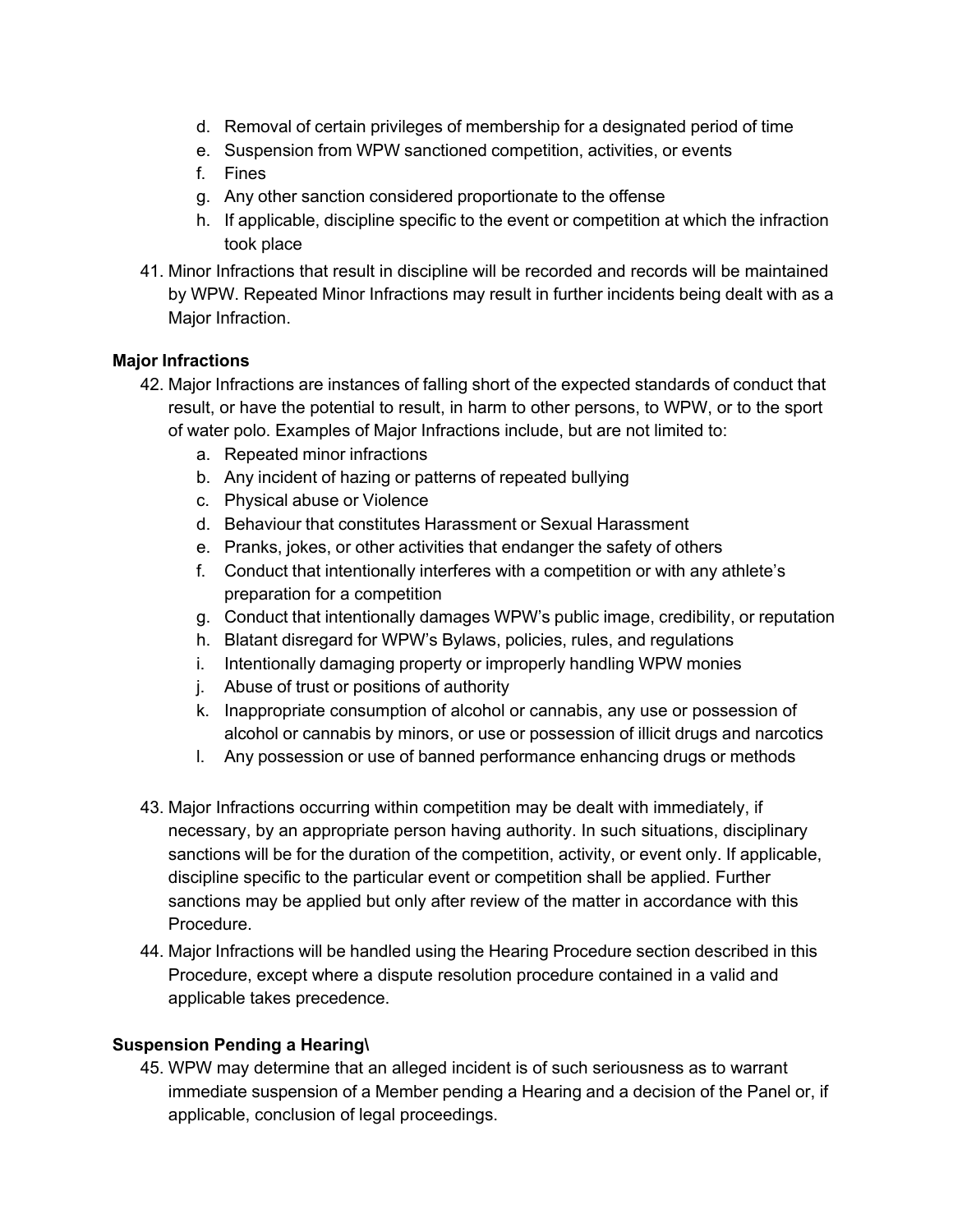### **Hearing Procedure**

- 46. The Case Manager will notify the Parties that the Complaint is potentially meritorious and that the incident will go to a Hearing. The Case Manager will then decide the procedure, format and timelines under which the Complaint will be adjudicated. These procedural decisions are at the sole discretion of the Case Manager and may not be appealed.
- 47. The Case Manager will appoint a Panel, which will consist of a single Adjudicator, to hear the Complaint. In extraordinary circumstances, and at the discretion of the Case Manager, a Panel of three persons may be appointed to hear the Complaint. In this event, the Case Manager will appoint one of the Panel's members to serve as Chair.
- 48. If the Respondent acknowledges the facts of the incident, the Respondent may waive their right to a Hearing, in which case the Panel will determine the appropriate disciplinary sanction. The Panel may still hold a Hearing for the purposes of determining an appropriate sanction. The Panel will take the Respondent's decision to admit responsibility into consideration in arriving at an appropriate sanction.
- 49. If a Party chooses not to participate in the Hearing, the Hearing may still proceed in their absence.
- 50. As determined by the Panel, the Hearing may involve an oral in-person Hearing, an oral Hearing by telephone, a Hearing based on a review of written submissions and documentary evidence, or any combination of these methods. The Hearing will be governed by the procedures that the Case Manager deems appropriate in the circumstances, provided that:
	- a. The Parties will be given at least 14 days' written notice of the day, time, and place of the Hearing
	- b. Copies of any written documents which the Parties wish to have the Panel consider will be provided to the Case Manager and all Parties in advance of the **Hearing**
	- c. The Parties may be accompanied by a representative, advisor, or legal counsel at their own expense and, if the Party is a minor, the Party may be accompanied by a parent/guardian
	- d. The Panel may request that any other individual, including the Complainant, participate and give evidence at the Hearing
	- e. The Panel may allow as evidence at the Hearing any material oral or documentary evidence relevant to the Complaint, but may exclude such evidence that is unduly prejudicial and place such weight on any evidence that it deems appropriate
	- f. If the Panel is made up of three persons, the decision will be by a majority vote
- 51. If a decision may affect another Member, to the extent that the other Member would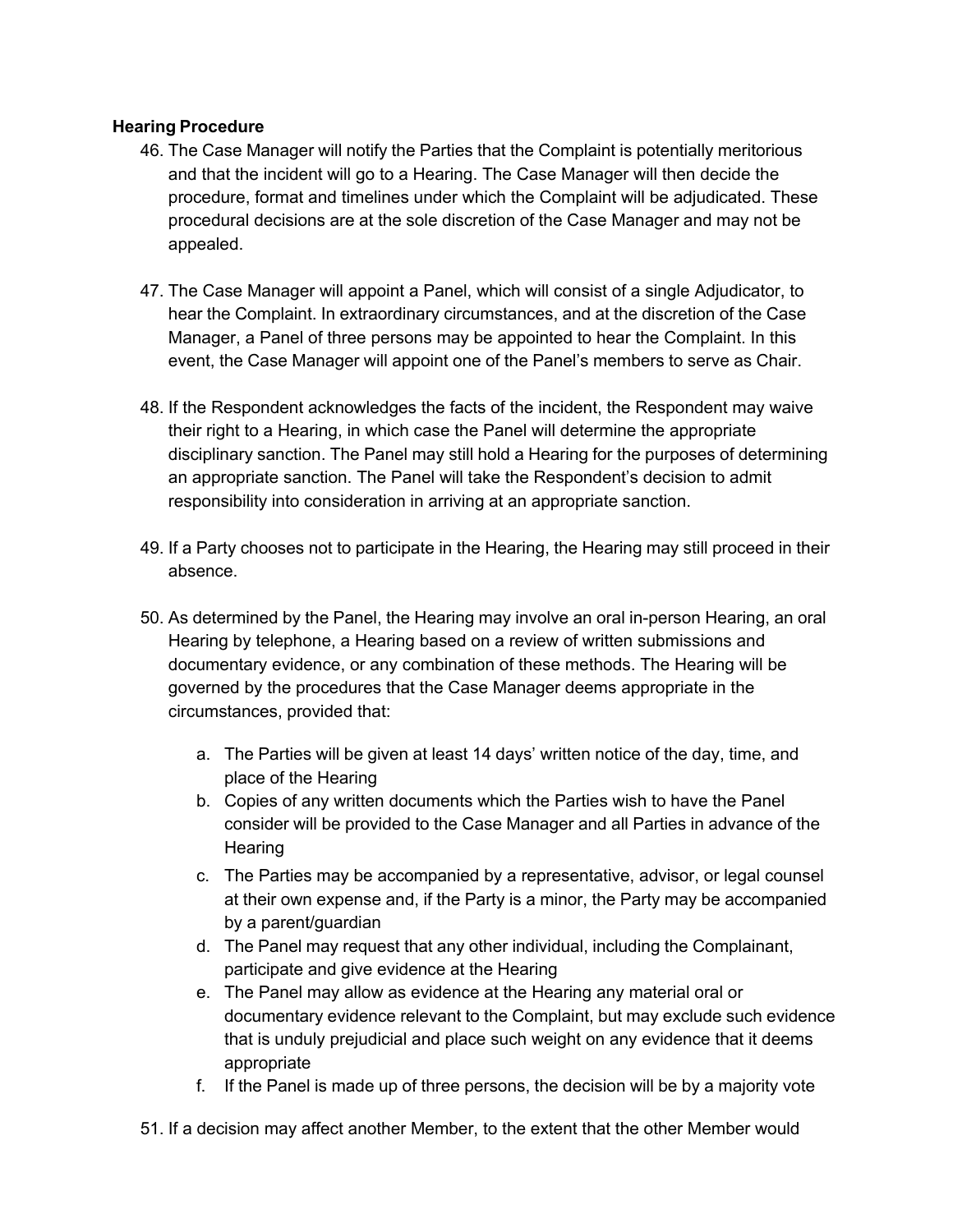have recourse to a Complaint in their own right, that Member will be added as a party to the Complaint in question and will be bound by the decision. The Case Manager will make arrangements for the other Member(s) to join the proceedings.

52. In fulfilling its duties, the Panel may obtain independent advice.

#### **Decision**

53. After Hearing a Complaint, the Panel will determine whether an infraction has occurred and, if so, what sanctions to be imposed. Within thirty (30) days of the Hearing's conclusion, the Panel's written decision, with reasons, will be distributed to all Parties, the Case Manager, and WPW. In extraordinary circumstances, the Panel may first issue a verbal or summary decision after the Hearing's conclusion, with the full written decision to follow within thirty (30) days.

#### **Sanctions**

54. The Panel may apply one or more of the following disciplinary sanctions:

- a. Verbal or written reprimand from WPW to a Party
- b. Verbal or written apology from one Party to another
- c. Education, training, or counselling
- d. Service or other voluntary contribution
- e. Removal of privileges for a designated period of time
- f. Suspension from WPW sanctioned competitions, activities, or events
- g. Expulsion from membership in WPW
- h. Fines
- i. Withholding of prize money or awards
- j. Suspension of funding from WPW or from other associated sources
- k. Payment of the cost of repairs for property damage
- l. Any other sanction considered proportionate to the offense
- 55. Unless the Panel decides otherwise, any disciplinary sanctions will begin immediately. Failure to comply with a sanction as determined by the Panel will result in automatic suspension until such time as compliance occurs.
- 56. Infractions that result in discipline will be recorded and records will be maintained by WPW.

#### **Criminal Convictions**

- 57. A Member's criminal conviction for any of the following crimes will be deemed a Major Infraction under this Policy and will result in automatic expulsion from WPW and/or immediate removal from WPW competitions, programs, activities and events:
	- a. Any child pornography offences
	- b. Any sexual offences
	- c. Any offence of physical or psychological violence
	- d. Any offence involving illegal substances